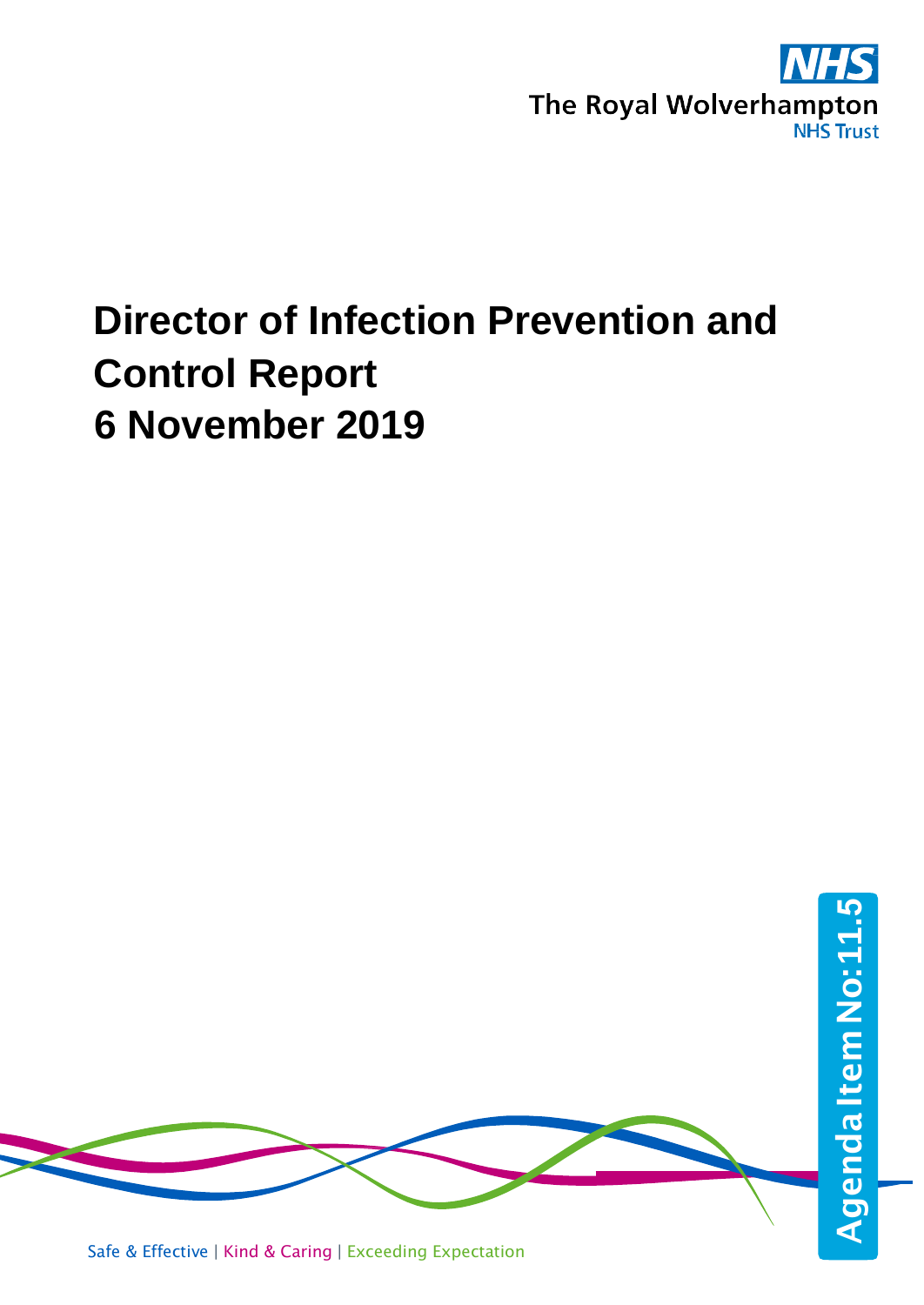**NHS** The Royal Wolverhampton

| <b>Trust Board Report</b>                                      |                                                                                                                                                                                                                                                                                                                                                                                                                                                                                                                                                                                                                                                                                                                                                                                                            |  |  |  |  |  |  |  |  |
|----------------------------------------------------------------|------------------------------------------------------------------------------------------------------------------------------------------------------------------------------------------------------------------------------------------------------------------------------------------------------------------------------------------------------------------------------------------------------------------------------------------------------------------------------------------------------------------------------------------------------------------------------------------------------------------------------------------------------------------------------------------------------------------------------------------------------------------------------------------------------------|--|--|--|--|--|--|--|--|
| <b>Meeting Date:</b>                                           | 6 <sup>th</sup> November 2019                                                                                                                                                                                                                                                                                                                                                                                                                                                                                                                                                                                                                                                                                                                                                                              |  |  |  |  |  |  |  |  |
| <b>Title:</b>                                                  | Director of Infection Prevention and Control Report                                                                                                                                                                                                                                                                                                                                                                                                                                                                                                                                                                                                                                                                                                                                                        |  |  |  |  |  |  |  |  |
| <b>Executive</b><br>Summary:                                   | The report gives an overview of healthcare associated infection related data<br>for the first two quarters, with reference to external and internal targets. The<br>Board need to be aware of successes and challenges in healthcare<br>associated infection, with particular reference to the challenge posed by the<br>new method of Clostridium difficile case attribution and the associated<br>increase in Trust-attributed cases. Healthcare associated infection rates are<br>monitored monthly at Infection Prevention and Control Group. This report<br>was received and noted by Trust Management Committee in October 2019.                                                                                                                                                                     |  |  |  |  |  |  |  |  |
| <b>Action</b><br><b>Requested:</b>                             | <b>Receive and note</b>                                                                                                                                                                                                                                                                                                                                                                                                                                                                                                                                                                                                                                                                                                                                                                                    |  |  |  |  |  |  |  |  |
| For the attention<br>of the Board                              | No RWT- attributable MRSA bacteraemia in Q1&2<br>$\bullet$<br>27 cases of toxin positive Clostridium difficile (externally attributable)<br>$\bullet$<br>against a target of 20 in Q1&2<br>10 RWT-attributable MSSA bacteraemia against a target of 12 for Q1&2<br>$\bullet$<br>38 MRSA acquisitions in Q1&2, which is higher than at this point in the<br>$\bullet$<br>preceding 6 years.<br>21 Device Related Healthcare Associated Bacteraemias in Q1&2, below<br>$\bullet$<br>our internal target (24)<br>An increase in the number of new CPE positive patients identified is due<br>to the introduction of a more sensitive (molecular) screening method.<br>Compliance with mandatory training is below 95% for Infection<br>٠<br>Prevention, Antimicrobial Prescribing and Hand Hygiene competency |  |  |  |  |  |  |  |  |
| <b>Assure</b>                                                  | Meeting external MRSA target and meeting internal MSSA, DRHAB, C.<br>difficile targets.<br>New CPE screening method is detecting more patients.                                                                                                                                                                                                                                                                                                                                                                                                                                                                                                                                                                                                                                                            |  |  |  |  |  |  |  |  |
| <b>Advise</b>                                                  | Above trajectory against external C. difficile target<br>Increase in MRSA acquisition although this situation is improving.                                                                                                                                                                                                                                                                                                                                                                                                                                                                                                                                                                                                                                                                                |  |  |  |  |  |  |  |  |
| <b>Alert</b>                                                   | None                                                                                                                                                                                                                                                                                                                                                                                                                                                                                                                                                                                                                                                                                                                                                                                                       |  |  |  |  |  |  |  |  |
| <b>Author + Contact</b><br><b>Details:</b>                     | Tel 01902 698259 Email Joanna.macve@nhs.net                                                                                                                                                                                                                                                                                                                                                                                                                                                                                                                                                                                                                                                                                                                                                                |  |  |  |  |  |  |  |  |
| <b>Links to Trust</b><br><b>Strategic</b><br><b>Objectives</b> | 1. Create a culture of compassion, safety and quality<br>2. Proactively seek opportunities to develop our services<br>3. To have an effective and well integrated local health and care system that operates<br>efficiently<br>5. Maintain financial health - Appropriate investment to patient services<br>6. Be in the top 25% of all key performance indicators                                                                                                                                                                                                                                                                                                                                                                                                                                         |  |  |  |  |  |  |  |  |
| <b>Resource</b><br>Implications:                               | Revenue: Potential fine for not meeting external C difficile target                                                                                                                                                                                                                                                                                                                                                                                                                                                                                                                                                                                                                                                                                                                                        |  |  |  |  |  |  |  |  |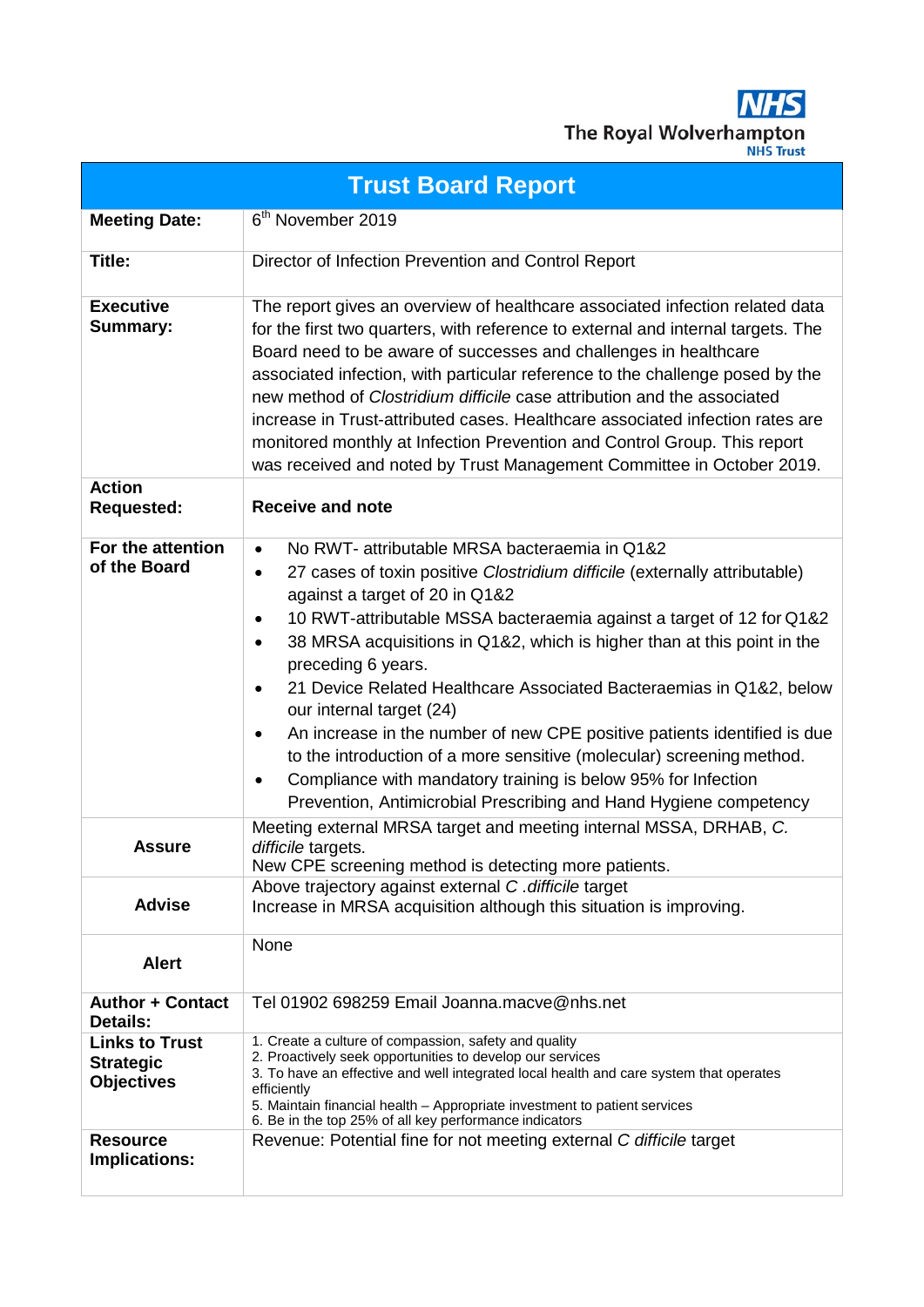| <b>Report Data</b><br><b>Caveats</b>    | The previous month's data may be subject to change following scrutiny of<br>RCA <sub>s</sub> .                                                                                                                                                                   |  |  |  |  |  |  |  |  |
|-----------------------------------------|------------------------------------------------------------------------------------------------------------------------------------------------------------------------------------------------------------------------------------------------------------------|--|--|--|--|--|--|--|--|
| <b>CQC Domains</b>                      | <b>Safe:</b> patients, staff and the public are protected from abuse and avoidable harm.<br>Effective: care, treatment and support achieves good outcomes, helping people maintain<br>quality of life and is based on the best available evidence.               |  |  |  |  |  |  |  |  |
|                                         | <b>Responsive:</b> services are organised so that they meet people's needs.                                                                                                                                                                                      |  |  |  |  |  |  |  |  |
|                                         | <b>Well-led:</b> the leadership, management and governance of the organisation make sure it's<br>providing high-quality care that's based around individual needs, that it encourages learning<br>and innovation, and that it promotes an open and fair culture. |  |  |  |  |  |  |  |  |
| <b>Equality and</b>                     | <b>None</b>                                                                                                                                                                                                                                                      |  |  |  |  |  |  |  |  |
| <b>Diversity Impact</b>                 |                                                                                                                                                                                                                                                                  |  |  |  |  |  |  |  |  |
| <b>Risks: BAF/TRR</b>                   | Trust reputational risk if infections increase, financial consequences of not<br>meeting external targets                                                                                                                                                        |  |  |  |  |  |  |  |  |
| <b>Risk: Appetite</b>                   | No change                                                                                                                                                                                                                                                        |  |  |  |  |  |  |  |  |
| <b>Public or Private:</b>               | Public                                                                                                                                                                                                                                                           |  |  |  |  |  |  |  |  |
| <b>Other formal</b><br>bodies involved: | TMC, CCG, Public Health contract IP services from RWT                                                                                                                                                                                                            |  |  |  |  |  |  |  |  |
| <b>References</b>                       | The Health and Social Care Act 2008 Code of Practice on the prevention<br>and control of infections and related guidance (2015)                                                                                                                                  |  |  |  |  |  |  |  |  |
| <b>NHS</b>                              | In determining this matter, the Board should have regard to the Core                                                                                                                                                                                             |  |  |  |  |  |  |  |  |
| <b>Constitution:</b>                    | principles contained in the Constitution of:                                                                                                                                                                                                                     |  |  |  |  |  |  |  |  |
|                                         | Equality of treatment and access to services                                                                                                                                                                                                                     |  |  |  |  |  |  |  |  |
|                                         | High standards of excellence and professionalism                                                                                                                                                                                                                 |  |  |  |  |  |  |  |  |
|                                         | Service user preferences<br>Cross community working                                                                                                                                                                                                              |  |  |  |  |  |  |  |  |
|                                         | <b>Best Value</b>                                                                                                                                                                                                                                                |  |  |  |  |  |  |  |  |
|                                         | Accountability through local influence and scrutiny                                                                                                                                                                                                              |  |  |  |  |  |  |  |  |

### **Brief/Executive Report Details**

### 1 *Clostridium difficile* **Infection**

The annual objective for *Clostridium difficile* toxin positive cases this year was increased to 40, reflecting a change in the definition of attribution, such that attributable cases are toxin positive cases that have either been diagnosed on day 2 or more after admission, or that are diagnosed within 4 weeks of discharge from the Trust. In Q1&2 there were 27 cases against a trajectory of 20 (see appendix 1). PCR (non-toxin) cases are also monitored as patient outcomes can be just as harmful to patient safety. At the end of Q2 there had been 49 PCR positive cases against our internal annual target of 54 at the end of this period (see appendix 1).

# **MRSA Bacteraemia**

The national objective for MRSA bacteraemia is zero for all NHS organisations. In Q1&Q2 there was one MRSA bacteraemia, but was this pre-48h and attributable to Wolverhampton CCG. It was not related to care at RWT.

|       | Apr | May            | Jun | Jul         | Aug | Sep | Oct | Nov | Dec | Jan | Feb | Mar |
|-------|-----|----------------|-----|-------------|-----|-----|-----|-----|-----|-----|-----|-----|
| 18-19 | 0   |                |     |             |     | ⌒   | U   | 0   |     |     |     |     |
| (RWT) | (0) | $^{\prime}$ 1) | (0) | $\mathbf 1$ | (0) | (0) | (0) | (0) | (0) | (0) | (0) | (0) |
| 19-20 | 0   | 0              |     | U           |     |     |     |     |     |     |     |     |
| (RWT) | (0) | (0)            | (0) | (0)         | (0) | (0) |     |     |     |     |     |     |

Monthly totals and number attributable to RWT

### **MSSA bacteraemia**

MSSA is externally monitored by PHE but targets are set internally. MSSA bacteraemia is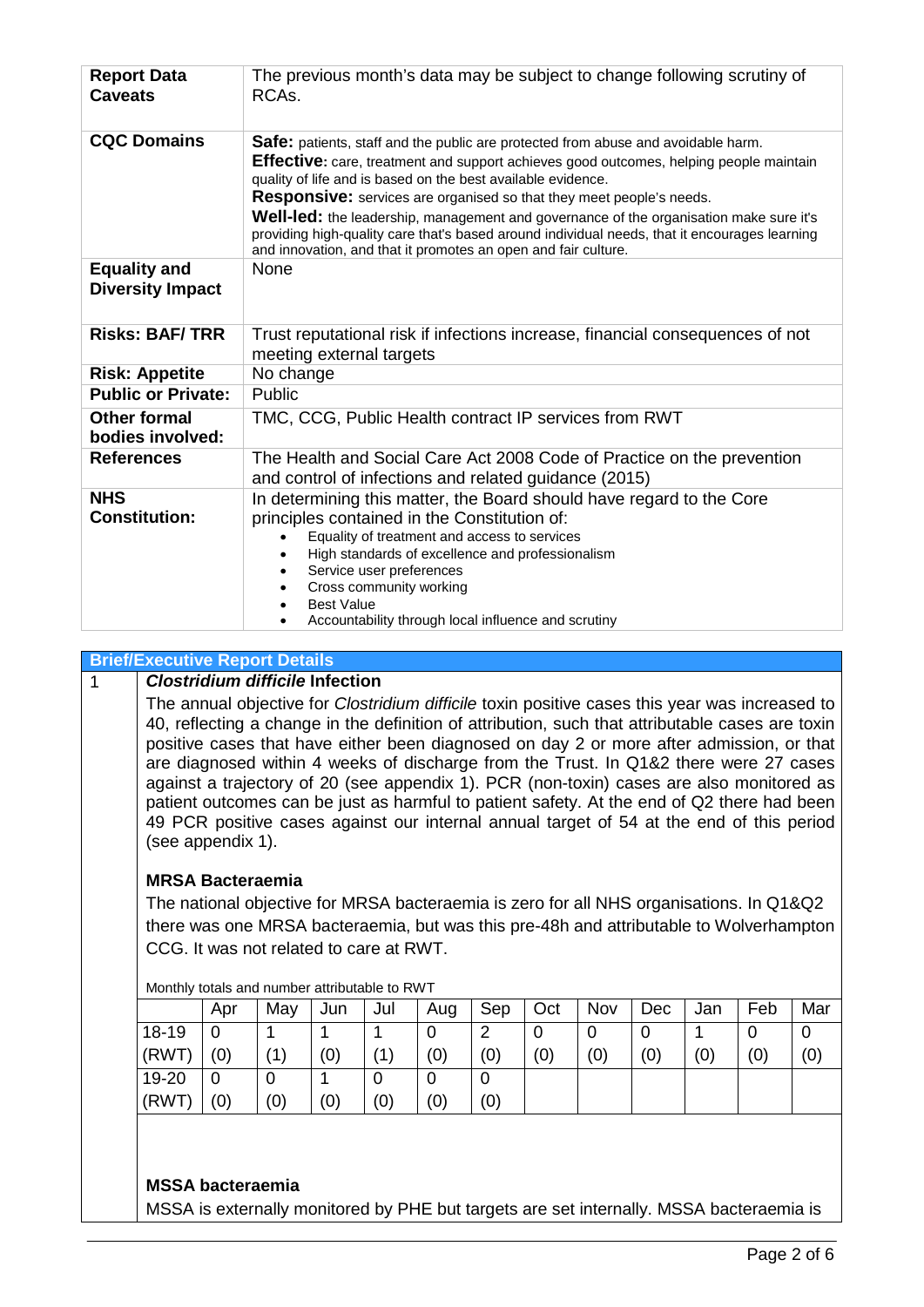a good proxy for MRSA bacteraemia and may be avoidable therefore a local target is applied and cases investigated. In Q1&2 there were a total of 10 cases against a target of 12.

Monthly totals and number attributable to RWT

|       | Apr            | May       | Jun               | Jul | Aug | Sep | Oct | Nov | Dec | Jan | Feb | Mar |
|-------|----------------|-----------|-------------------|-----|-----|-----|-----|-----|-----|-----|-----|-----|
| 18-19 | 5              | 8         | 9                 | 12  | 5   |     |     | 11  | 4   | າ   | 10  | 9   |
| (RWT) | (5)            | $\bf (4)$ | $\left( 4\right)$ | (3) | (0) | (0) | (2) | (3) |     |     |     | (5) |
| 19-20 | 8              | 4         |                   | ⌒   | 14  |     |     |     |     |     |     |     |
| (RWT) | $^{\prime}$ 1) | (3)       | (0)               |     | (3) | (2) |     |     |     |     |     |     |

# **MRSA Acquisitions**

There were 38 MRSA acquisitions in Q1&2, which is higher than at this point in the preceding 6 years (see Appendix 1). There have been outbreaks on 3 wards (C19, Stroke Unit and C16); C16 is now 8 weeks and Stroke ward is now 7 weeks without an acquisition. C19 is now 3 weeks without an acquisition, having previously gone 7 weeks without an acquisition.

# **DRHABS**

Bacteraemia (any organism) related to a medical device is surveyed and acted upon. So far there have been 21 DRHABs against an internal target of 4 cases/month (48 per year, see Appendix 1); eleven were related to intravenous lines, seven to catheters and 3 to other devices.

# **Gram negative bacteraemias**

Gram negative bacteraemias include a number of organisms and there was a national ambition to reduce *E. coli* bacteraemias by 50% by 2021, which has been revised to 25%. In Q1&2 there were 33 RWT-attributable *E. coli* bacteraemias, two fewer than the same period last year.

# **Carbapenemase producing Enterobacteriaceae**

These multi-antibiotic resistant organisms have caused large outbreaks in UK Trusts, putting patients at risk and causing organisational disruption. In May 2019 a new, more sensitive molecular screening method was introduced. This has resulted in increased detection of new cases, with 26 new cases detected in Q1&2, compared with a total of 20 cases in 2018-19 (se Appendix 1). This improved detection should reduce the risk of spread from undetected cases.

# **Blood culture contaminants**

The blood culture contamination rate remains low with effective use of the phlebotomy service when available. The average rate for Q1&2 was 1.52%, well below the recommended maximum rate of 3%.

# **Outbreaks and Incidents**

# *C. difficile* Periods of Increased Incidence (PIIs)

There have been a number of potential clusters of *C. difficile* infections during Q1&2; wards affected were SEU, A14, Clinical Haematology Unit, C15 and Deanesly. Typing and epidemiological data did not reveal any linkage between cases. Remedial actions have been taken as appropriate.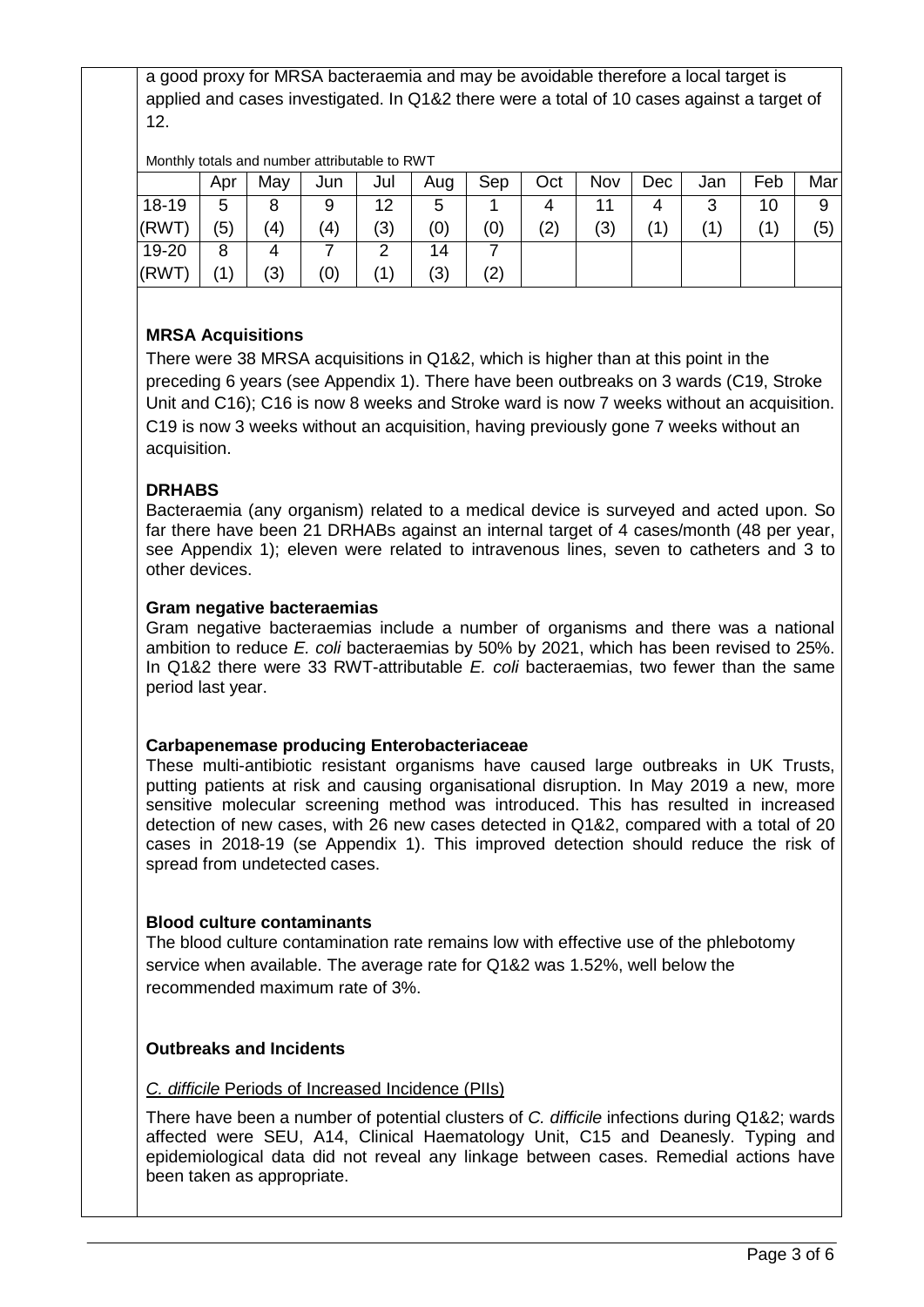**Objectives for 2019/20** CDI - 40 cases (+ 6 cases but new definition of external attribution introduced this year) CDI WCCG - 48 cases (- 22 cases but new definition of external attribution introduced this year) MRSA bacteraemia - 0 Flu vaccination - 80% by 28th Feb 2020 *E. coli* bacteraemia – no target has been advised, national ambition to reduce Gram negative bacteraemias by 25% by 2021. MRSA Acquisition Periods of Increased Incidence (PIIs) As described above, there have been PIIs on C16, C19 (both classed as SI) and Stroke unit. Typing demonstrated evidence of spread between patients. Actions taken include enhanced screening and cleaning, education of staff on hand hygiene, and review of equipment cleaning.

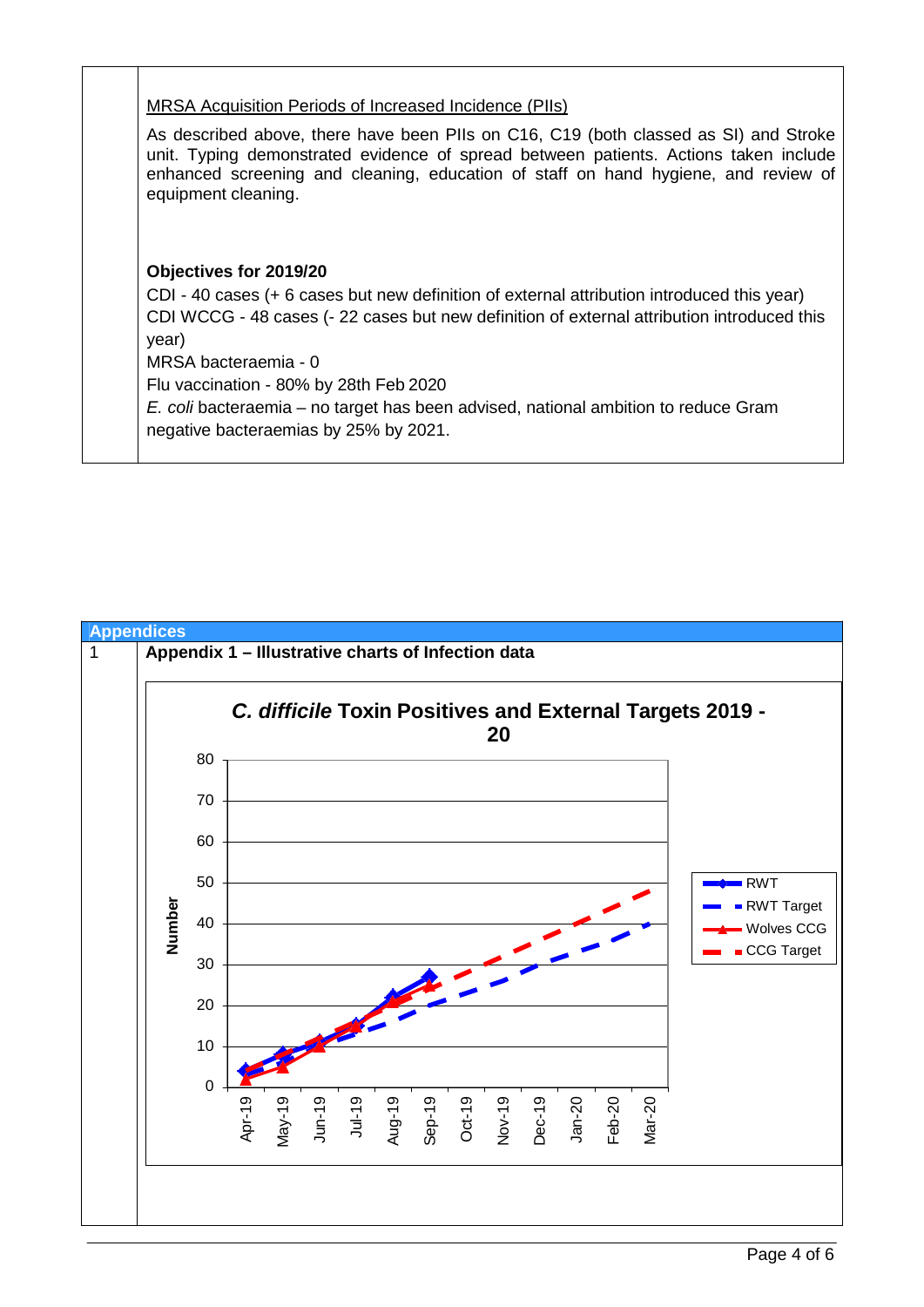